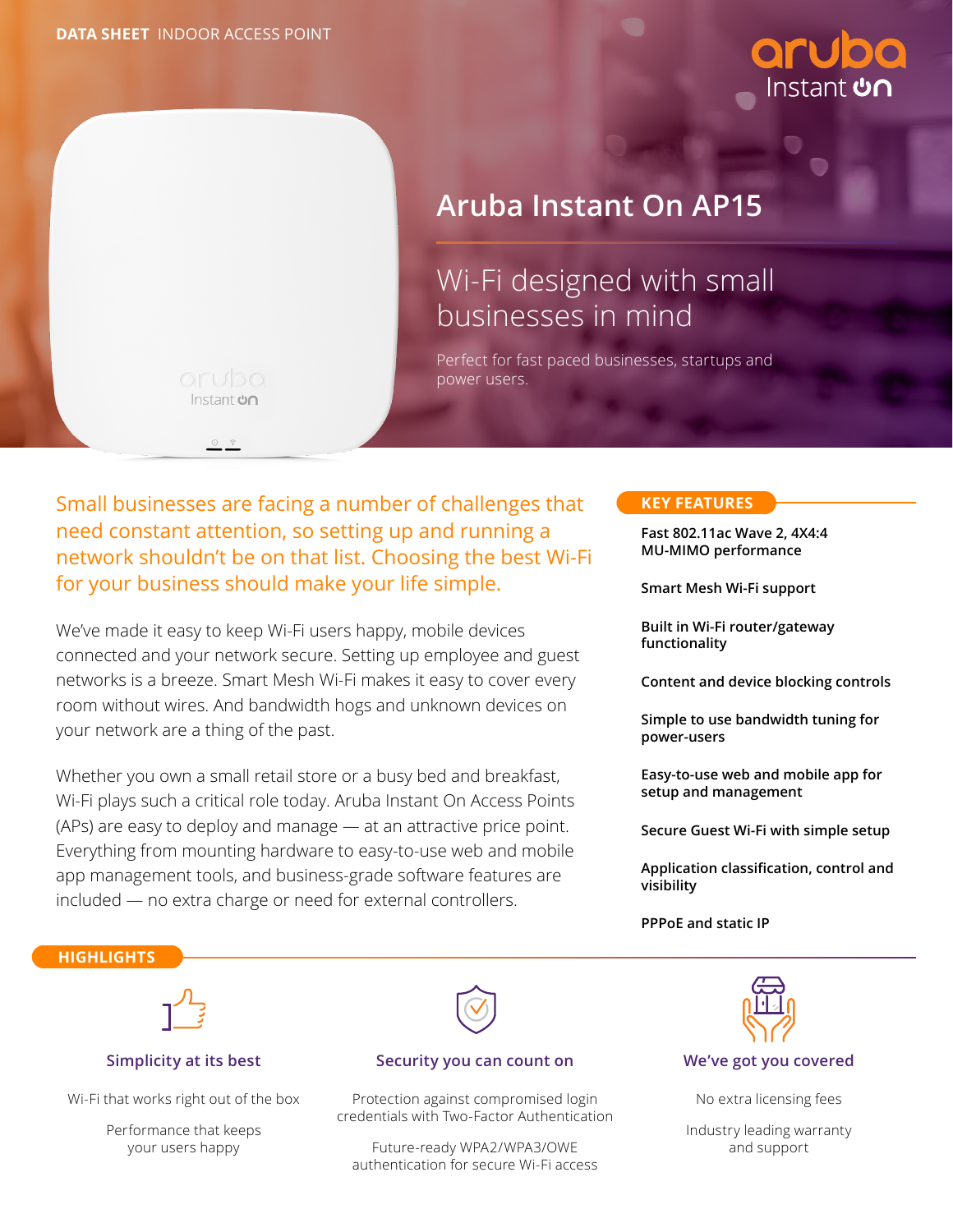# **THE INSTANT ON DIFFERENTIATORS THE INSTANT ON DIFFERENTIATORS**

# **BUILT-IN SECURITY GATEWAY/FIREWALL**

When it comes to stopping people and bots from accessing your network from the outside it's critical for small businesses. We've added advanced features that do not require external gateways and the complexity that comes with them. In case of gateway failure, you can quickly and easily swap it out with another AP with a single click.

# **APP VISIBILITY AND CONTROL**

Get full visibility into the apps running on your network along with the ability to block certain applications from being used. You also get the flexibility to turn off this feature from the mobile app as well.

# **EASY GUEST ACCESS**

Customize the experience with your logo, authentication, rules of use or keep it simple. Applying bandwidth rates, setting data usage per app and limiting duration of use is also a breeze. Or use an external portal or service like Facebook Wi-Fi. You can also have open guest networks for quick and easy access. With Instant On mobile app, you can apply bandwidth limits for your clients or your network for prioritizing certain primary networks.

# **ENTERPRISE GRADE WI-FI**

Keep users happy as they move between spaces or meetings with a seamless handoff between APs. All you need is to use is secure WPA2 or WPA3 authentication on your secure networks and we do the rest. You can also control the network width, channels and channel width to suit your specific environment in a single click. Instant On supports OWE for secure, open Wi-Fi network access at cafes, retail stores and restaurants. With the new

Cloudflare integration, you get private and fast web browsing. The 802.11k standard improves roaming performance helping clients connect to nearby APs quickly.

# **MULTI-SITE MANAGEMENT**

The cloud-hosted web interface and mobile app make it easy to manage multiple sites: multiple networks, distributed deployments and multi-tenancy deployments. Each site is logically separated and has its own configuration, statistics, guest portal, and admin read/write and read-only privileges. Instant On allows you to create three admin accounts per site, offering an option to lock accounts to prevent them from accidental deletion.

# **SITE INVENTORY AND TOPOLOGY VIEW**

The site inventory view lists all the Instant On switches and access points on a single interface, and the topology view provides an intuitive structure of all Instant On devices deployed in a network — allowing you to quickly identify nonfunctioning devices and troubleshoot accordingly. Network issues can be easily diagnosed with connectivity tests like Ping and Traceroute.

# **TWO-FACTOR AUTHENTICATION (2FA)**

As the number of security breaches continue to rise, 2FA has become an essential tool to mitigate risk against compromised login credentials. Two-Factor Authentication (2FA), provides an additional layer of authentication, prevents attackers from remotely accessing our network, and secures sensitive customer information.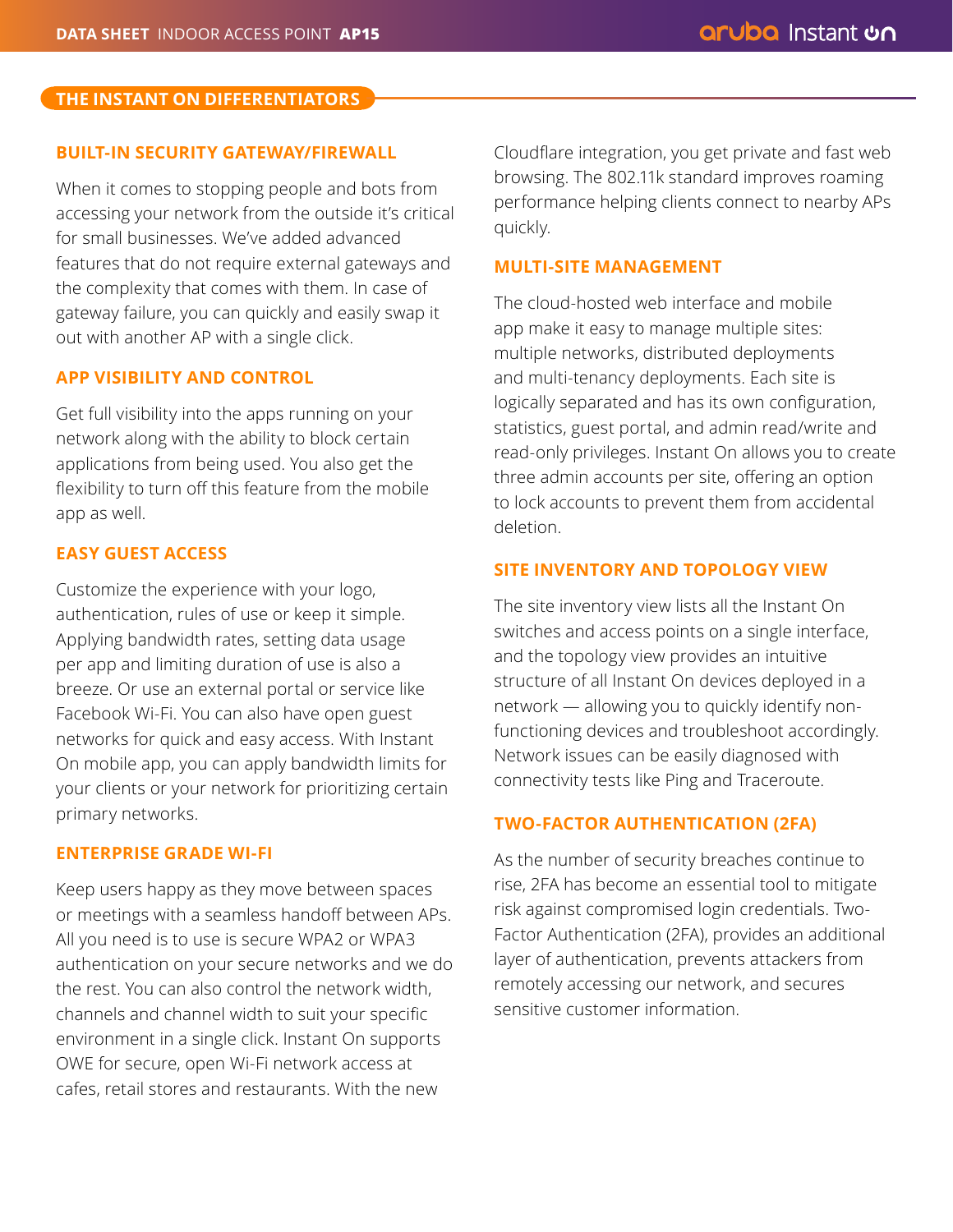### **THE INSTANT ON DIFFERENTIATORS THE INSTANT ON DIFFERENTIATORS**

### **PPPOE AND STATIC IP**

Every customer has different environment. They might want to authenticate with the ISP's PPPoE server and provide static IP to the APs.

# **SMART MESH**

Each of the Aruba Instant On APs support extending coverage to those hard to reach spaces where Ethernet cabling may not exist. The Aruba Instant On mobile app makes it easy to have a Mesh network up in minutes — indoor or out.

## **5 STAR VOICE AND VIDEO QUALITY**

Wi-Fi Alliance Certified Instant On APs automatically detect and prioritize applications such as Skype, FaceTime and WeChat that use SIP, SCCP and other popular protocols. Now it's even easier to use softphones and the mobile apps that keep your users connected.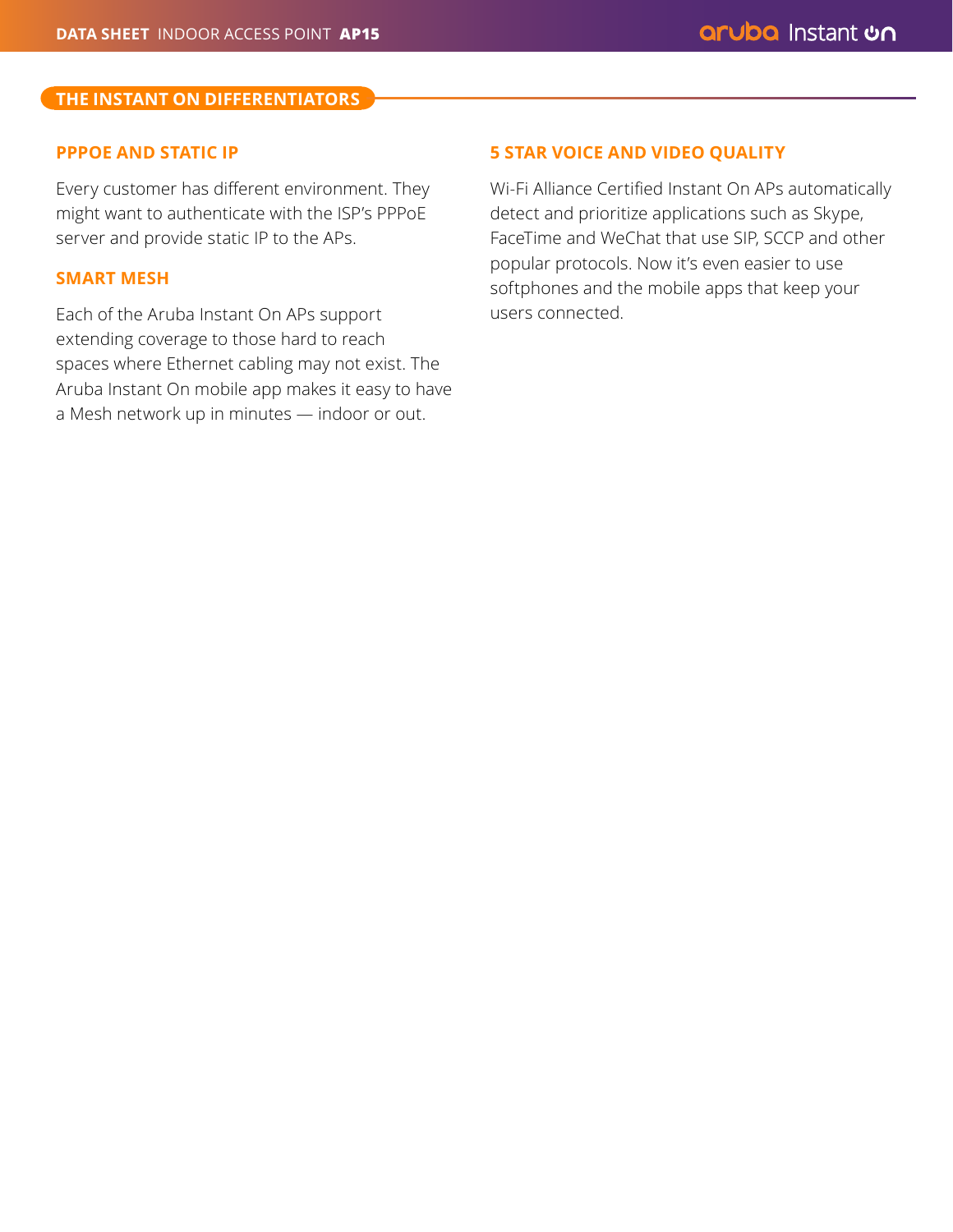





#### **TECHNICAL SPECIFICATIONS**

#### **IN THE BOX**

Aruba Instant On AP15 Indoor Access Point

Aruba Instant On AP15 Quick Start guide

Ceiling rail mount clip

Solid surface mount clip

Ethernet Cable

#### **RADIOS**

Dual Radio for simultaneous dual-band operation

5 GHz 802.11ac 4x4 MIMO for up to 1,733 Mbps wireless data rate, with Multi User MIMO support (Wi-Fi 5)

2.4 GHz 802.11n 2x2 MIMO for up to 300 Mbps wireless data rate (Wi-Fi 4)

#### **INTERFACES**

Uplink Gigabit Ethernet port, with PoE-in support (802.3af)

DC power connector (12V)

USB host interface (future use)

Bluetooth Low Energy (BLE) radio

LED status indicators (2)

Reset/LED control button

Kensington security slot

#### **PHYSICAL SPECIFICATIONS**

183mm x 183mm x 41mm, excluding mount accessories

Weight: 674g

#### **POWER**

Power over Ethernet (POE): 802.3af (class 3)

Max power consumption (worst-case): 14.4W (PoE), 12.7W (DC)

DC power (12V)

Note: Power sources are sold separately

#### **ANTENNAS**

Integrated downtilt omni-directional antennas with maximum individual antenna gain of 3.6dBi in 2.4GHz and 6.0dBi in 5GHz

#### **MOUNTING**

The access point ships with a (black) mount clip to attach to suspended ceiling rails, and a (white) mount clip to attach to solid surfaces (wall/ceiling)

#### **COMPLIANCE AND SAFETY**

UL2043 plenum rating

#### **ENVIRONMENTAL & RELIABILITY**

Operating Temperature: 0° C to +50° C (+32° F to +122° F)

MTBF: 916khrs (105yrs) at +25° C

#### **INDUSTRY CERTIFICATIONS**

UL 2043 plenum rating

EN 60601-1-1 and EN 60601-1-2 (for deployment in medical environments)

Wi-Fi Alliance certified (WFA) 802.11ac with Wave 2 (Wi-Fi 5), WPA2, WPA3

#### **MANAGEMENT OPTIONS**

Instant On mobile application (Android & iOS)

Cloud Portal: Portal.ArubaInstantOn.com

#### **WARRANTY & SUPPORT**

Aruba Instant On 2-year\* warranty includes 24X7 phone support for the first 90 days and chat support for the entire warranty period. Community support is for as long as you own the products.

Should you require longer support, please purchase a Foundation Care contract for your APs. The SKU is HK1Y0E.